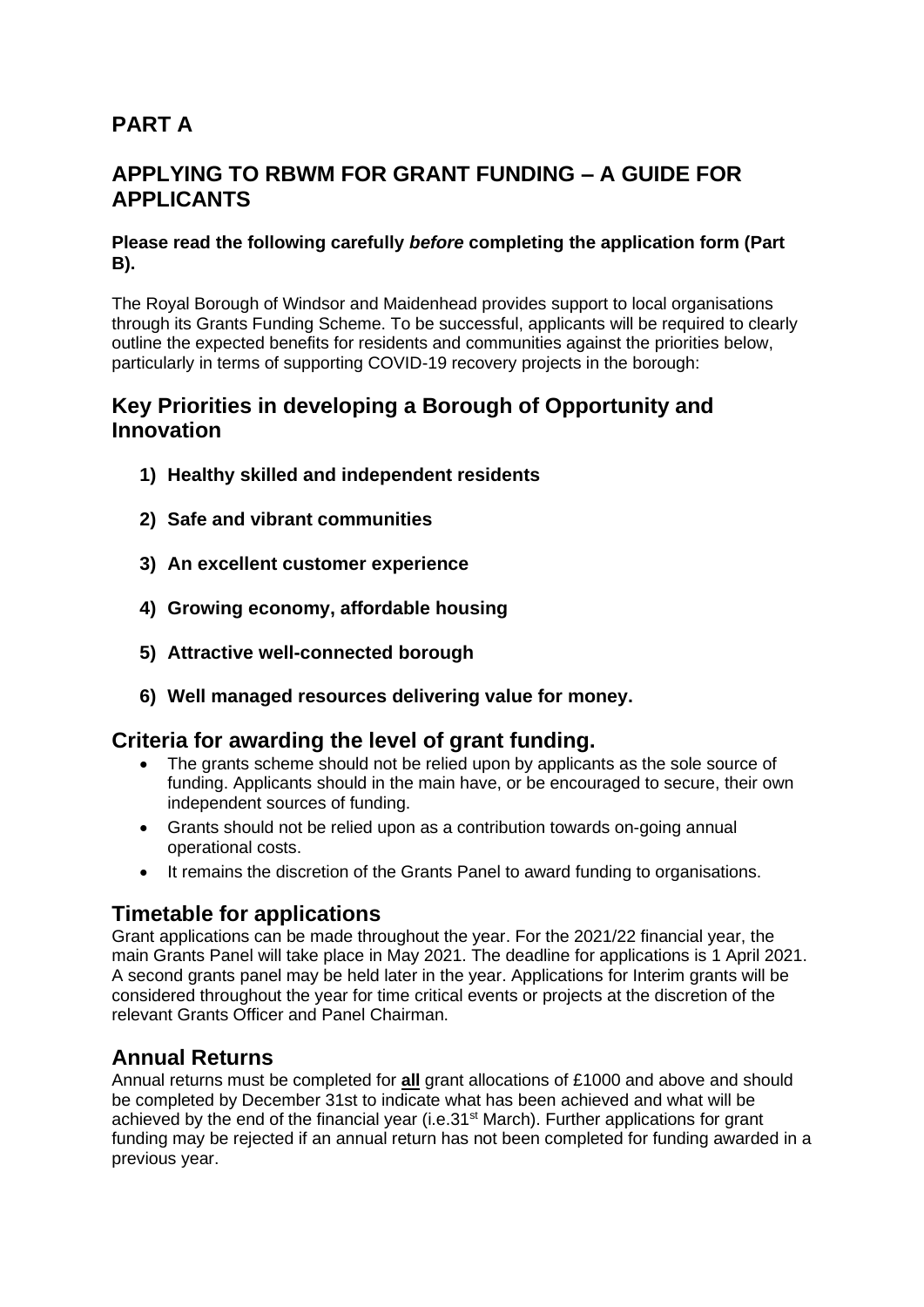### **Service Level Agreements (SLA)**

Grants made on a two or three year SLA will not be reviewed annually at the Grants Panel, but will be monitored and reviewed regularly by the relevant Grants Officer. An annual return form should be submitted to the Grants Officer at the end of each financial year while the SLA is running, available on request.

### **COMMUNITY GRANTS**

Revenue grants are awarded in order to address specific issues of need identified by local communities and their residents; to encourage new groups to be established and to increase levels of local civic participation and volunteering.

Grants made towards local capital schemes include the acquisition of land, the acquisition / construction / extension / improvement of buildings and / or the purchase of equipment to provide new or improved facilities. Please note the maximum level of projects costs funded is at the discretion of the Grants Panel.

Funding for Capital Projects is not routinely carried forward into the following financial year. If this is necessary due to a delay in completion of the project, a written request must be submitted to the Grants Officer, which must be received before the start of the new financial year.

Please note that if you apply to the Berkshire Community Foundation (see details below) for revenue funding during the annual grants round, you cannot also apply to the Royal Borough for other revenue funding at the same time.

## **KIDWELLS PARK TRUST GRANTS**

Grants are awarded under the Terms of Reference of the Kidwells Park Trust (detailed below).

- The Council is the Trustee of the Kidwells Park Trust.
- The Terms of the trust permit the Council to assist in providing facilities for recreation and other leisure time occupation for the benefit of the inhabitants of the Royal Borough of Windsor and Maidenhead.
- Applications should be aimed at increasing cultural activity or the provision of facilities or events that would not be covered by the Council's Revenue Grants Scheme.
- If the application relates to a one-off concert / performance etc. for which income is to be received, please ensure that details of all expected income are included within the application.
- Any event or piece of equipment to which an application relates must be primarily for the benefits of Borough residents.
- Organisations will be required to give full acknowledgement to the Kidwells Park Trust for any financial assistance in all publicity material produced.

#### **Useful Contacts**

Grants Officer Shilpa Manek [shilpm.manek@rbwm.gov.uk](mailto:shilpm.manek@rbwm.gov.uk) 01628 796310

Adults, Children's and Health Services Jesal Dhokia [jesal.dhokia@rbwm.gov.uk](mailto:jesal.dhokia@rbwm.gov.uk)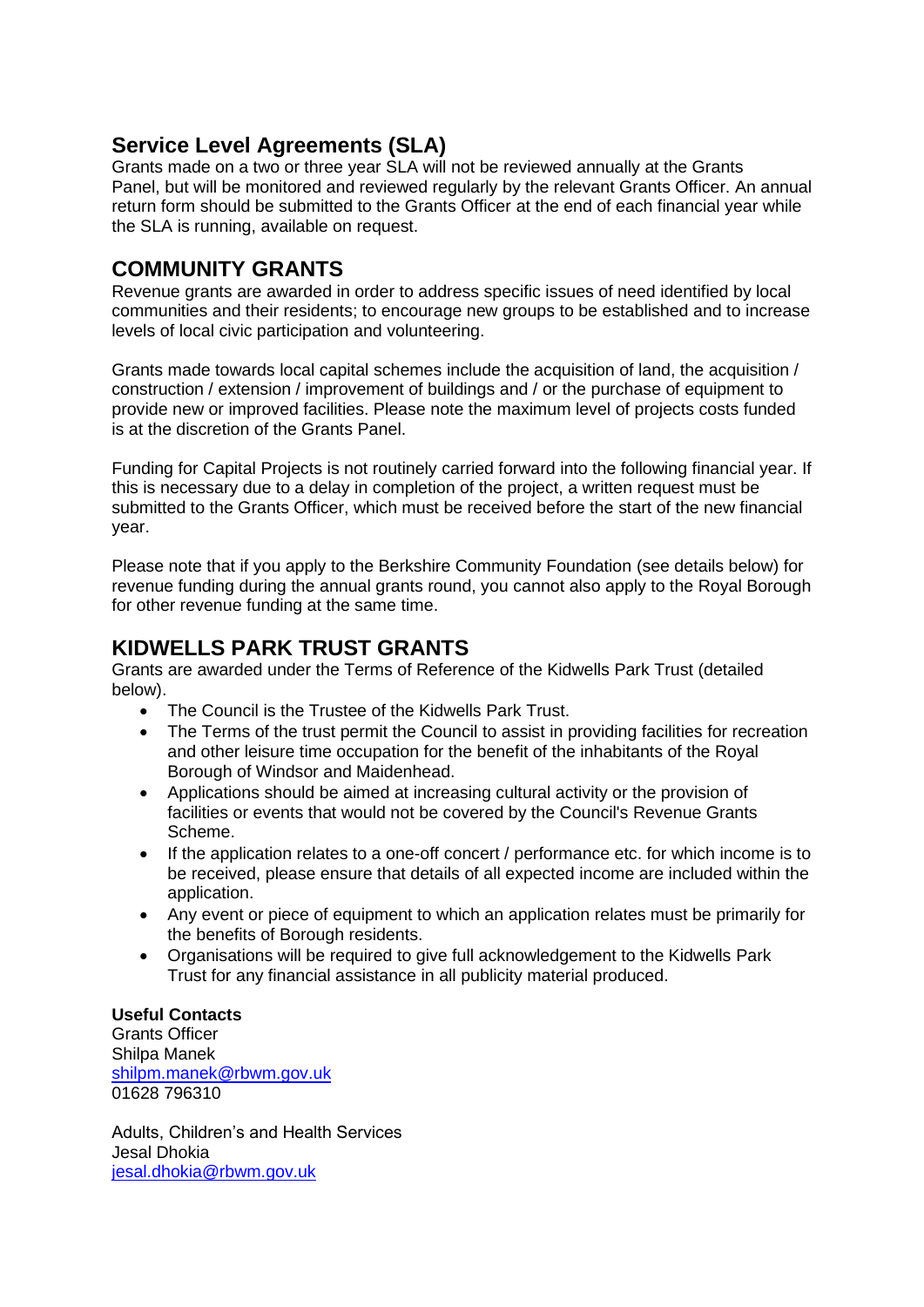01628 685655 Community Services David Scott [david.scott@rbwm.gov,uk](mailto:david.scott@rbwm.gov,uk) 01628 796748

Sports, Leisure, Arts and Heritage Steph James [steph.james@rbwm.gov.uk](mailto:steph.james@rbwm.gov.uk) 01628 796128

## *The RBWM / '3' COMMUNITY GRASSROOTS GRANT FUND*

During 2010 the Council was pleased to introduce a new funding opportunity in conjunction with the Berkshire Community Foundation (BCF).

The RBWM / '3' Community Grassroots Grant Fund provides grant funding to small voluntary and community groups and organisations in the Windsor and Maidenhead area, enabling them to continue or expand their work, including advocacy and service provision. This Grant Fund replaces the '3' Fund which had been in place for the previous few years. Applications to BCF can only be made during the annual grants process (forms are available from September to early November each year). Please note that if you apply to the Berkshire Community Foundation during the annual grants round, you cannot also apply to the Royal Borough for other revenue funding in the annual grants round. You are, however, welcome to apply for revenue funding from the Borough at other times during the year.

Any organisation operating within the Windsor & Maidenhead area and established for charitable purposes can apply, provided there is a formal structure which will allow for monitoring of activity. The Fund is seeking applications primarily from groups working with young people. Examples include homework clubs, skills development, and activities relating to the prevention of crime, counselling, mentoring or volunteering, youth clubs, arts, culture or the environment.

#### **Organisations should meet the following criteria:**

- Be a not-for-profit, third sector voluntary or community group, active in their local community for not less than 12 months prior to application
- Have an income of less than £30,000 per annum, taken as an average over the last three years
- Be volunteer led
- Be connected with and/or meeting the needs of the local community
- Have a constitution/terms of reference

#### **General Data Protection Regulations**

The Royal Borough of Windsor and Maidenhead processes personal data in compliance with the UK Data Protection Act 2018 and the General Data Protection Regulation 2016. Further details can be found in the relevant [Privacy notice](https://www.rbwm.gov.uk/home/council-and-democracy/strategies-and-policies/data-protection/privacy-notices)